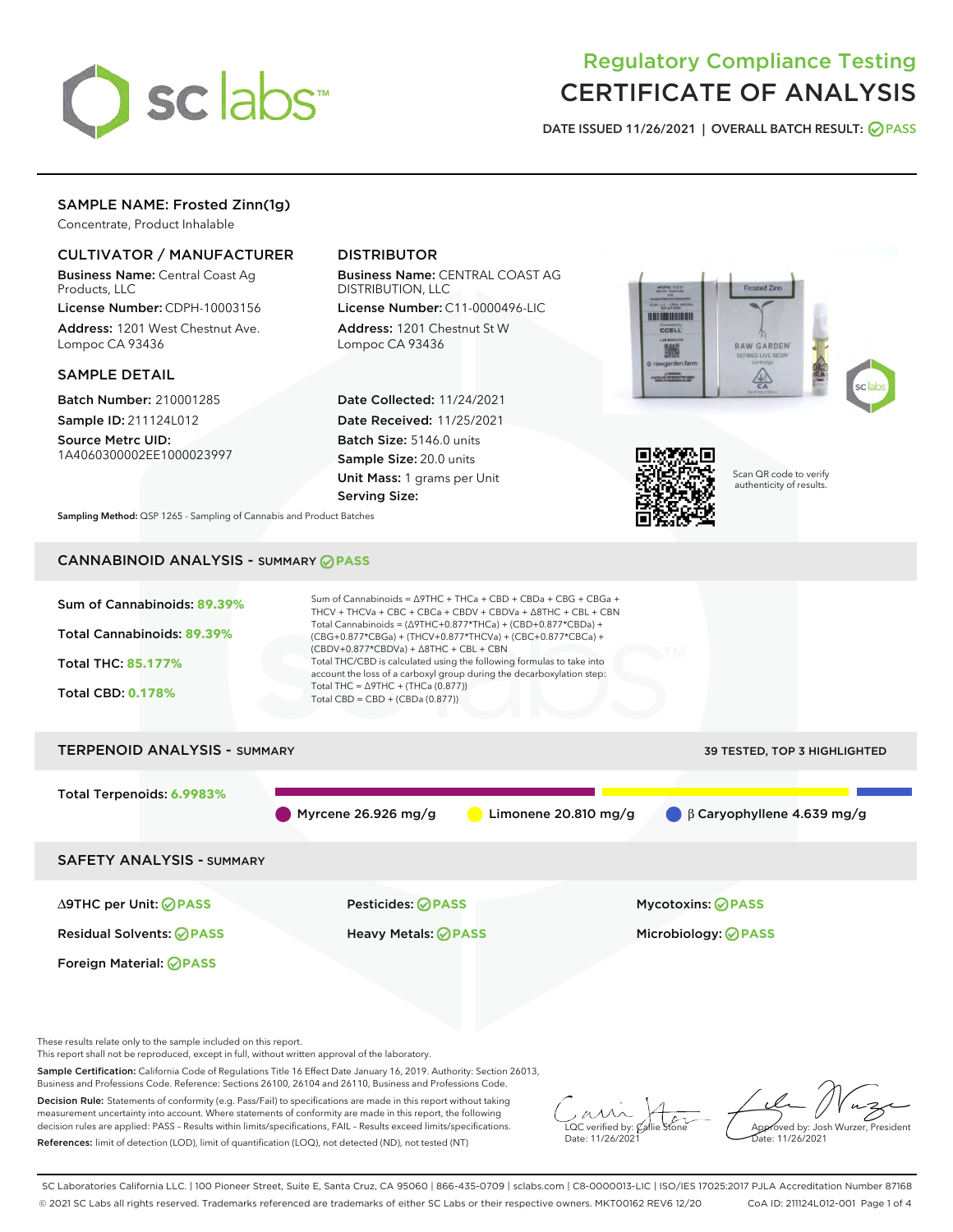



FROSTED ZINN(1G) | DATE ISSUED 11/26/2021 | OVERALL BATCH RESULT:  $\bigcirc$  PASS

#### CANNABINOID TEST RESULTS - 11/26/2021 2 PASS

Tested by high-performance liquid chromatography with diode-array detection (HPLC-DAD). **Method:** QSP 1157 - Analysis of Cannabinoids by HPLC-DAD

#### TOTAL CANNABINOIDS: **89.39%**

Total Cannabinoids (Total THC) + (Total CBD) + (Total CBG) + (Total THCV) + (Total CBC) + (Total CBDV) + ∆8THC + CBL + CBN

TOTAL THC: **85.177%** Total THC (∆9THC+0.877\*THCa)

TOTAL CBD: **0.178%**

Total CBD (CBD+0.877\*CBDa)

TOTAL CBG: 3.014% Total CBG (CBG+0.877\*CBGa)

TOTAL THCV: 0.56% Total THCV (THCV+0.877\*THCVa)

TOTAL CBC: ND Total CBC (CBC+0.877\*CBCa)

TOTAL CBDV: ND Total CBDV (CBDV+0.877\*CBDVa)

| <b>COMPOUND</b>            | LOD/LOQ<br>(mg/g) | <b>MEASUREMENT</b><br><b>UNCERTAINTY</b><br>(mg/g) | <b>RESULT</b><br>(mg/g) | <b>RESULT</b><br>(%) |
|----------------------------|-------------------|----------------------------------------------------|-------------------------|----------------------|
| <b>A9THC</b>               | 0.06 / 0.26       | ±29.301                                            | 851.77                  | 85.177               |
| <b>CBG</b>                 | 0.06/0.19         | ±1.188                                             | 30.14                   | 3.014                |
| <b>THCV</b>                | 0.1 / 0.2         | ±0.28                                              | 5.6                     | 0.56                 |
| $\triangle$ 8THC           | 0.1/0.4           | ±0.21                                              | 2.6                     | 0.26                 |
| <b>CBN</b>                 | 0.1/0.3           | ±0.13                                              | 2.0                     | 0.20                 |
| <b>CBD</b>                 | 0.07/0.29         | ±0.082                                             | 1.78                    | 0.178                |
| <b>THCa</b>                | 0.05/0.14         | N/A                                                | <b>ND</b>               | <b>ND</b>            |
| <b>THCVa</b>               | 0.07/0.20         | N/A                                                | <b>ND</b>               | <b>ND</b>            |
| <b>CBDa</b>                | 0.02/0.19         | N/A                                                | <b>ND</b>               | <b>ND</b>            |
| <b>CBDV</b>                | 0.04 / 0.15       | N/A                                                | <b>ND</b>               | <b>ND</b>            |
| <b>CBDVa</b>               | 0.03/0.53         | N/A                                                | <b>ND</b>               | <b>ND</b>            |
| <b>CBGa</b>                | 0.1/0.2           | N/A                                                | <b>ND</b>               | <b>ND</b>            |
| <b>CBL</b>                 | 0.06 / 0.24       | N/A                                                | <b>ND</b>               | <b>ND</b>            |
| <b>CBC</b>                 | 0.2 / 0.5         | N/A                                                | <b>ND</b>               | <b>ND</b>            |
| <b>CBCa</b>                | 0.07/0.28         | N/A                                                | <b>ND</b>               | <b>ND</b>            |
| <b>SUM OF CANNABINOIDS</b> |                   |                                                    | 893.9 mg/g              | 89.39%               |

#### **UNIT MASS: 1 grams per Unit**

| ∆9THC per Unit                         | 1120 per-package limit | 851.77 mg/unit | <b>PASS</b> |
|----------------------------------------|------------------------|----------------|-------------|
| <b>Total THC per Unit</b>              |                        | 851.77 mg/unit |             |
| <b>CBD</b> per Unit                    |                        | $1.78$ mg/unit |             |
| <b>Total CBD per Unit</b>              |                        | $1.78$ mg/unit |             |
| <b>Sum of Cannabinoids</b><br>per Unit |                        | 893.9 mg/unit  |             |
| <b>Total Cannabinoids</b><br>per Unit  |                        | 893.9 mg/unit  |             |

| <b>COMPOUND</b>           | LOD/LOQ<br>(mg/g) | .ASUREIVI<br><b>UNCERTAINTY</b><br>(mg/g) | <b>RESULT</b><br>(mg/g)                         | <b>RESULT</b><br>$(\%)$ |
|---------------------------|-------------------|-------------------------------------------|-------------------------------------------------|-------------------------|
| <b>Myrcene</b>            | 0.008 / 0.025     | ±0.3473                                   | 26.926                                          | 2.6926                  |
| Limonene                  | 0.005 / 0.016     | ±0.2976                                   | 20.810                                          | 2.0810                  |
| $\beta$ Caryophyllene     | 0.004 / 0.012     | ±0.1651                                   | 4.639                                           | 0.4639                  |
| $\beta$ Pinene            | 0.004 / 0.014     | ±0.0400                                   | 3.474                                           | 0.3474                  |
| $\alpha$ Pinene           | 0.005 / 0.017     | ±0.0260                                   | 3.024                                           | 0.3024                  |
| Terpinolene               | 0.008 / 0.026     | ±0.0540                                   | 2.634                                           | 0.2634                  |
| Linalool                  | 0.009 / 0.032     | ±0.0847                                   | 2.228                                           | 0.2228                  |
| Ocimene                   | 0.011 / 0.038     | ±0.0603                                   | 1.879                                           | 0.1879                  |
| $\alpha$ Humulene         | 0.009 / 0.029     | ±0.0386                                   | 1.204                                           | 0.1204                  |
| Fenchol                   | 0.010 / 0.034     | ±0.0265                                   | 0.684                                           | 0.0684                  |
| trans- $\beta$ -Farnesene | 0.008 / 0.025     | ±0.0222                                   | 0.625                                           | 0.0625                  |
| <b>Terpineol</b>          | 0.016 / 0.055     | ±0.0336                                   | 0.547                                           | 0.0547                  |
| Camphene                  | 0.005 / 0.015     | ±0.0046                                   | 0.404                                           | 0.0404                  |
| <b>Borneol</b>            | 0.005 / 0.016     | ±0.0049                                   | 0.117                                           | 0.0117                  |
| Fenchone                  | 0.009 / 0.028     | ±0.0031                                   | 0.106                                           | 0.0106                  |
| Nerolidol                 | 0.009 / 0.028     | ±0.0065                                   | 0.104                                           | 0.0104                  |
| $\alpha$ Phellandrene     | 0.006 / 0.020     | ±0.0012                                   | 0.090                                           | 0.0090                  |
| $\gamma$ Terpinene        | 0.006 / 0.018     | ±0.0014                                   | 0.079                                           | 0.0079                  |
| $\alpha$ Terpinene        | 0.005 / 0.017     | ±0.0011                                   | 0.072                                           | 0.0072                  |
| 3 Carene                  | 0.005 / 0.018     | ±0.0010                                   | 0.069                                           | 0.0069                  |
| Guaiol                    | 0.009 / 0.030     | ±0.0029                                   | 0.061                                           | 0.0061                  |
| $\alpha$ Bisabolol        | 0.008 / 0.026     | ±0.0029                                   | 0.055                                           | 0.0055                  |
| Caryophyllene<br>Oxide    | 0.010 / 0.033     | ±0.0020                                   | 0.043                                           | 0.0043                  |
| Eucalyptol                | 0.006 / 0.018     | ±0.0008                                   | 0.032                                           | 0.0032                  |
| Sabinene Hydrate          | 0.006 / 0.022     | ±0.0010                                   | 0.027                                           | 0.0027                  |
| Citronellol               | 0.003 / 0.010     | ±0.0009                                   | 0.019                                           | 0.0019                  |
| p-Cymene                  | 0.005 / 0.016     | ±0.0005                                   | 0.018                                           | 0.0018                  |
| Geraniol                  | 0.002 / 0.007     | ±0.0006                                   | 0.013                                           | 0.0013                  |
| Sabinene                  | 0.004 / 0.014     | N/A                                       | <loq< th=""><th><loq< th=""></loq<></th></loq<> | <loq< th=""></loq<>     |
| Nerol                     | 0.003 / 0.011     | N/A                                       | <loq< th=""><th><loq< th=""></loq<></th></loq<> | <loq< th=""></loq<>     |
| (-)-Isopulegol            | 0.005 / 0.016     | N/A                                       | ND                                              | ND                      |
| Camphor                   | 0.006 / 0.019     | N/A                                       | ND                                              | ND                      |
| Isoborneol                | 0.004 / 0.012     | N/A                                       | ND                                              | ND                      |
| Menthol                   | 0.008 / 0.025     | N/A                                       | ND                                              | ND                      |
| $R-(+)$ -Pulegone         | 0.003 / 0.011     | N/A                                       | ND                                              | ND                      |
| <b>Geranyl Acetate</b>    | 0.004 / 0.014     | N/A                                       | ND                                              | ND                      |
| $\alpha$ Cedrene          | 0.005 / 0.016     | N/A                                       | <b>ND</b>                                       | ND                      |
| Valencene                 | 0.009 / 0.030     | N/A                                       | ND                                              | ND                      |
| Cedrol                    | 0.008 / 0.027     | N/A                                       | <b>ND</b>                                       | ND                      |
| <b>TOTAL TERPENOIDS</b>   |                   |                                           | 69.983 mg/g                                     | 6.9983%                 |

SC Laboratories California LLC. | 100 Pioneer Street, Suite E, Santa Cruz, CA 95060 | 866-435-0709 | sclabs.com | C8-0000013-LIC | ISO/IES 17025:2017 PJLA Accreditation Number 87168 © 2021 SC Labs all rights reserved. Trademarks referenced are trademarks of either SC Labs or their respective owners. MKT00162 REV6 12/20 CoA ID: 211124L012-001 Page 2 of 4

# TERPENOID TEST RESULTS - 11/26/2021

Terpene analysis utilizing gas chromatography-flame ionization detection (GC-FID). **Method:** QSP 1192 - Analysis of Terpenoids by GC-FID

MEACUREMENT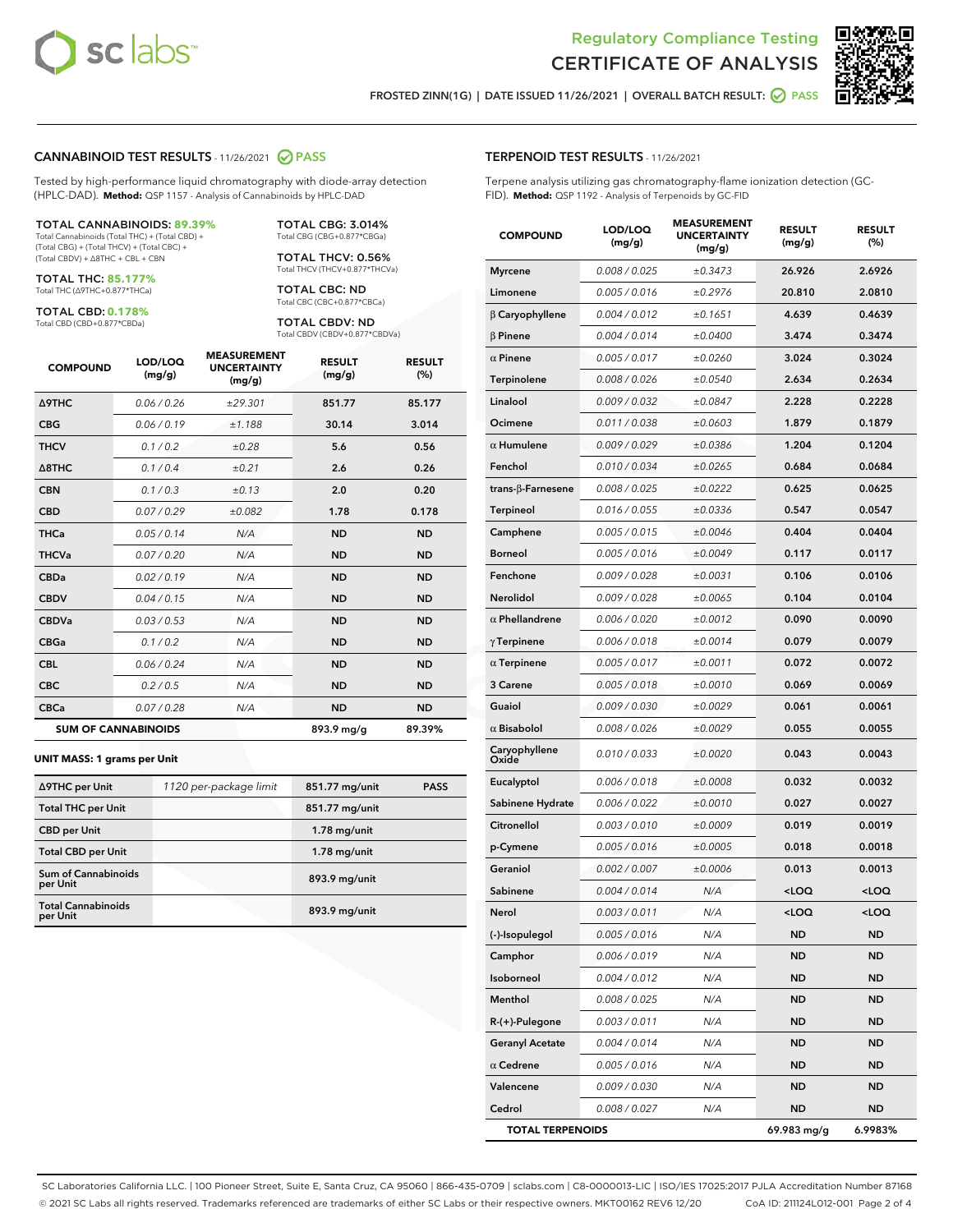



FROSTED ZINN(1G) | DATE ISSUED 11/26/2021 | OVERALL BATCH RESULT:  $\bigcirc$  PASS

# CATEGORY 1 PESTICIDE TEST RESULTS - 11/26/2021 2 PASS

Pesticide and plant growth regulator analysis utilizing high-performance liquid chromatography-mass spectrometry (HPLC-MS) or gas chromatography-mass spectrometry (GC-MS). \*GC-MS utilized where indicated. **Method:** QSP 1212 - Analysis of Pesticides and Mycotoxins by LC-MS or QSP 1213 - Analysis of Pesticides by GC-MS

| <b>Aldicarb</b><br>0.03 / 0.08<br><b>ND</b><br>$\ge$ LOD<br>N/A<br><b>PASS</b><br>Carbofuran<br>0.02/0.05<br>$\ge$ LOD<br>N/A<br><b>ND</b><br><b>PASS</b><br>Chlordane*<br>0.03 / 0.08<br><b>ND</b><br>$>$ LOD<br>N/A<br><b>PASS</b><br>0.03/0.10<br><b>ND</b><br><b>PASS</b><br>Chlorfenapyr*<br>$\ge$ LOD<br>N/A<br>0.02 / 0.06<br>N/A<br><b>ND</b><br><b>PASS</b><br>Chlorpyrifos<br>$\ge$ LOD<br>0.02 / 0.07<br>N/A<br><b>ND</b><br><b>PASS</b><br>Coumaphos<br>$>$ LOD<br>Daminozide<br>0.02 / 0.07<br>$\ge$ LOD<br>N/A<br><b>ND</b><br><b>PASS</b><br><b>DDVP</b><br>0.03/0.09<br>$\ge$ LOD<br>N/A<br><b>ND</b><br><b>PASS</b><br>(Dichlorvos)<br>Dimethoate<br><b>ND</b><br><b>PASS</b><br>0.03 / 0.08<br>$>$ LOD<br>N/A<br>Ethoprop(hos)<br>0.03/0.10<br>$\ge$ LOD<br>N/A<br><b>ND</b><br><b>PASS</b><br>0.02/0.06<br>$\ge$ LOD<br>N/A<br><b>ND</b><br><b>PASS</b><br>Etofenprox<br>Fenoxycarb<br>0.03 / 0.08<br>$>$ LOD<br>N/A<br><b>ND</b><br><b>PASS</b><br>0.03 / 0.08<br><b>ND</b><br><b>PASS</b><br>Fipronil<br>$\ge$ LOD<br>N/A<br>Imazalil<br>0.02 / 0.06<br>$>$ LOD<br>N/A<br><b>ND</b><br><b>PASS</b><br>0.02 / 0.07<br>Methiocarb<br>N/A<br><b>ND</b><br>$>$ LOD<br><b>PASS</b><br>Methyl<br>0.03/0.10<br>$\ge$ LOD<br>N/A<br><b>ND</b><br><b>PASS</b><br>parathion<br>0.03/0.09<br>$\ge$ LOD<br>N/A<br><b>ND</b><br><b>PASS</b><br><b>Mevinphos</b><br>Paclobutrazol<br>0.02 / 0.05<br>$\ge$ LOD<br>N/A<br><b>ND</b><br><b>PASS</b><br>0.03/0.09<br>N/A<br>$\ge$ LOD<br><b>ND</b><br><b>PASS</b><br>Propoxur<br>0.03 / 0.08<br><b>ND</b><br><b>PASS</b><br>Spiroxamine<br>$\ge$ LOD<br>N/A<br><b>PASS</b><br>Thiacloprid<br>0.03/0.10<br>$\ge$ LOD<br>N/A<br><b>ND</b> | <b>COMPOUND</b> | LOD/LOQ<br>$(\mu g/g)$ | <b>ACTION</b><br>LIMIT<br>$(\mu g/g)$ | <b>MEASUREMENT</b><br><b>UNCERTAINTY</b><br>$(\mu g/g)$ | <b>RESULT</b><br>$(\mu g/g)$ | <b>RESULT</b> |
|--------------------------------------------------------------------------------------------------------------------------------------------------------------------------------------------------------------------------------------------------------------------------------------------------------------------------------------------------------------------------------------------------------------------------------------------------------------------------------------------------------------------------------------------------------------------------------------------------------------------------------------------------------------------------------------------------------------------------------------------------------------------------------------------------------------------------------------------------------------------------------------------------------------------------------------------------------------------------------------------------------------------------------------------------------------------------------------------------------------------------------------------------------------------------------------------------------------------------------------------------------------------------------------------------------------------------------------------------------------------------------------------------------------------------------------------------------------------------------------------------------------------------------------------------------------------------------------------------------------------------------------------------------------------------------------------|-----------------|------------------------|---------------------------------------|---------------------------------------------------------|------------------------------|---------------|
|                                                                                                                                                                                                                                                                                                                                                                                                                                                                                                                                                                                                                                                                                                                                                                                                                                                                                                                                                                                                                                                                                                                                                                                                                                                                                                                                                                                                                                                                                                                                                                                                                                                                                            |                 |                        |                                       |                                                         |                              |               |
|                                                                                                                                                                                                                                                                                                                                                                                                                                                                                                                                                                                                                                                                                                                                                                                                                                                                                                                                                                                                                                                                                                                                                                                                                                                                                                                                                                                                                                                                                                                                                                                                                                                                                            |                 |                        |                                       |                                                         |                              |               |
|                                                                                                                                                                                                                                                                                                                                                                                                                                                                                                                                                                                                                                                                                                                                                                                                                                                                                                                                                                                                                                                                                                                                                                                                                                                                                                                                                                                                                                                                                                                                                                                                                                                                                            |                 |                        |                                       |                                                         |                              |               |
|                                                                                                                                                                                                                                                                                                                                                                                                                                                                                                                                                                                                                                                                                                                                                                                                                                                                                                                                                                                                                                                                                                                                                                                                                                                                                                                                                                                                                                                                                                                                                                                                                                                                                            |                 |                        |                                       |                                                         |                              |               |
|                                                                                                                                                                                                                                                                                                                                                                                                                                                                                                                                                                                                                                                                                                                                                                                                                                                                                                                                                                                                                                                                                                                                                                                                                                                                                                                                                                                                                                                                                                                                                                                                                                                                                            |                 |                        |                                       |                                                         |                              |               |
|                                                                                                                                                                                                                                                                                                                                                                                                                                                                                                                                                                                                                                                                                                                                                                                                                                                                                                                                                                                                                                                                                                                                                                                                                                                                                                                                                                                                                                                                                                                                                                                                                                                                                            |                 |                        |                                       |                                                         |                              |               |
|                                                                                                                                                                                                                                                                                                                                                                                                                                                                                                                                                                                                                                                                                                                                                                                                                                                                                                                                                                                                                                                                                                                                                                                                                                                                                                                                                                                                                                                                                                                                                                                                                                                                                            |                 |                        |                                       |                                                         |                              |               |
|                                                                                                                                                                                                                                                                                                                                                                                                                                                                                                                                                                                                                                                                                                                                                                                                                                                                                                                                                                                                                                                                                                                                                                                                                                                                                                                                                                                                                                                                                                                                                                                                                                                                                            |                 |                        |                                       |                                                         |                              |               |
|                                                                                                                                                                                                                                                                                                                                                                                                                                                                                                                                                                                                                                                                                                                                                                                                                                                                                                                                                                                                                                                                                                                                                                                                                                                                                                                                                                                                                                                                                                                                                                                                                                                                                            |                 |                        |                                       |                                                         |                              |               |
|                                                                                                                                                                                                                                                                                                                                                                                                                                                                                                                                                                                                                                                                                                                                                                                                                                                                                                                                                                                                                                                                                                                                                                                                                                                                                                                                                                                                                                                                                                                                                                                                                                                                                            |                 |                        |                                       |                                                         |                              |               |
|                                                                                                                                                                                                                                                                                                                                                                                                                                                                                                                                                                                                                                                                                                                                                                                                                                                                                                                                                                                                                                                                                                                                                                                                                                                                                                                                                                                                                                                                                                                                                                                                                                                                                            |                 |                        |                                       |                                                         |                              |               |
|                                                                                                                                                                                                                                                                                                                                                                                                                                                                                                                                                                                                                                                                                                                                                                                                                                                                                                                                                                                                                                                                                                                                                                                                                                                                                                                                                                                                                                                                                                                                                                                                                                                                                            |                 |                        |                                       |                                                         |                              |               |
|                                                                                                                                                                                                                                                                                                                                                                                                                                                                                                                                                                                                                                                                                                                                                                                                                                                                                                                                                                                                                                                                                                                                                                                                                                                                                                                                                                                                                                                                                                                                                                                                                                                                                            |                 |                        |                                       |                                                         |                              |               |
|                                                                                                                                                                                                                                                                                                                                                                                                                                                                                                                                                                                                                                                                                                                                                                                                                                                                                                                                                                                                                                                                                                                                                                                                                                                                                                                                                                                                                                                                                                                                                                                                                                                                                            |                 |                        |                                       |                                                         |                              |               |
|                                                                                                                                                                                                                                                                                                                                                                                                                                                                                                                                                                                                                                                                                                                                                                                                                                                                                                                                                                                                                                                                                                                                                                                                                                                                                                                                                                                                                                                                                                                                                                                                                                                                                            |                 |                        |                                       |                                                         |                              |               |
|                                                                                                                                                                                                                                                                                                                                                                                                                                                                                                                                                                                                                                                                                                                                                                                                                                                                                                                                                                                                                                                                                                                                                                                                                                                                                                                                                                                                                                                                                                                                                                                                                                                                                            |                 |                        |                                       |                                                         |                              |               |
|                                                                                                                                                                                                                                                                                                                                                                                                                                                                                                                                                                                                                                                                                                                                                                                                                                                                                                                                                                                                                                                                                                                                                                                                                                                                                                                                                                                                                                                                                                                                                                                                                                                                                            |                 |                        |                                       |                                                         |                              |               |
|                                                                                                                                                                                                                                                                                                                                                                                                                                                                                                                                                                                                                                                                                                                                                                                                                                                                                                                                                                                                                                                                                                                                                                                                                                                                                                                                                                                                                                                                                                                                                                                                                                                                                            |                 |                        |                                       |                                                         |                              |               |
|                                                                                                                                                                                                                                                                                                                                                                                                                                                                                                                                                                                                                                                                                                                                                                                                                                                                                                                                                                                                                                                                                                                                                                                                                                                                                                                                                                                                                                                                                                                                                                                                                                                                                            |                 |                        |                                       |                                                         |                              |               |
|                                                                                                                                                                                                                                                                                                                                                                                                                                                                                                                                                                                                                                                                                                                                                                                                                                                                                                                                                                                                                                                                                                                                                                                                                                                                                                                                                                                                                                                                                                                                                                                                                                                                                            |                 |                        |                                       |                                                         |                              |               |
|                                                                                                                                                                                                                                                                                                                                                                                                                                                                                                                                                                                                                                                                                                                                                                                                                                                                                                                                                                                                                                                                                                                                                                                                                                                                                                                                                                                                                                                                                                                                                                                                                                                                                            |                 |                        |                                       |                                                         |                              |               |

#### CATEGORY 2 PESTICIDE TEST RESULTS - 11/26/2021 @ PASS

| <b>COMPOUND</b>          | LOD/LOO<br>$(\mu g/g)$ | <b>ACTION</b><br>LIMIT<br>$(\mu g/g)$ | <b>MEASUREMENT</b><br><b>UNCERTAINTY</b><br>$(\mu g/g)$ | <b>RESULT</b><br>$(\mu g/g)$ | <b>RESULT</b> |  |
|--------------------------|------------------------|---------------------------------------|---------------------------------------------------------|------------------------------|---------------|--|
| Abamectin                | 0.03/0.10              | 0.1                                   | N/A                                                     | <b>ND</b>                    | <b>PASS</b>   |  |
| Acephate                 | 0.02/0.07              | 0.1                                   | N/A                                                     | <b>ND</b>                    | <b>PASS</b>   |  |
| Acequinocyl              | 0.02/0.07              | 0.1                                   | N/A                                                     | <b>ND</b>                    | <b>PASS</b>   |  |
| Acetamiprid              | 0.02/0.05              | 0.1                                   | N/A                                                     | <b>ND</b>                    | <b>PASS</b>   |  |
| Azoxystrobin             | 0.02/0.07              | 0.1                                   | N/A                                                     | <b>ND</b>                    | <b>PASS</b>   |  |
| <b>Bifenazate</b>        | 0.01 / 0.04            | 0.1                                   | N/A                                                     | <b>ND</b>                    | <b>PASS</b>   |  |
| <b>Bifenthrin</b>        | 0.02/0.05              | 3                                     | N/A                                                     | <b>ND</b>                    | <b>PASS</b>   |  |
| <b>Boscalid</b>          | 0.03/0.09              | 0.1                                   | N/A                                                     | <b>ND</b>                    | <b>PASS</b>   |  |
| Captan                   | 0.19/0.57              | 0.7                                   | N/A                                                     | <b>ND</b>                    | <b>PASS</b>   |  |
| Carbaryl                 | 0.02/0.06              | 0.5                                   | N/A                                                     | <b>ND</b>                    | <b>PASS</b>   |  |
| Chlorantranilip-<br>role | 0.04/0.12              | 10                                    | N/A                                                     | <b>ND</b>                    | <b>PASS</b>   |  |
| Clofentezine             | 0.03/0.09              | 0.1                                   | N/A                                                     | <b>ND</b>                    | <b>PASS</b>   |  |

## CATEGORY 2 PESTICIDE TEST RESULTS - 11/26/2021 continued

| <b>COMPOUND</b>               | LOD/LOQ<br>(µg/g) | <b>ACTION</b><br>LIMIT<br>$(\mu g/g)$ | <b>MEASUREMENT</b><br><b>UNCERTAINTY</b><br>(µg/g) | <b>RESULT</b><br>$(\mu g/g)$ | <b>RESULT</b> |
|-------------------------------|-------------------|---------------------------------------|----------------------------------------------------|------------------------------|---------------|
| Cyfluthrin                    | 0.12 / 0.38       | 2                                     | N/A                                                | <b>ND</b>                    | <b>PASS</b>   |
| Cypermethrin                  | 0.11 / 0.32       | 1                                     | N/A                                                | <b>ND</b>                    | <b>PASS</b>   |
| Diazinon                      | 0.02 / 0.05       | 0.1                                   | N/A                                                | <b>ND</b>                    | PASS          |
| Dimethomorph                  | 0.03 / 0.09       | 2                                     | N/A                                                | <b>ND</b>                    | <b>PASS</b>   |
| Etoxazole                     | 0.02 / 0.06       | 0.1                                   | N/A                                                | <b>ND</b>                    | <b>PASS</b>   |
| Fenhexamid                    | 0.03 / 0.09       | 0.1                                   | N/A                                                | <b>ND</b>                    | <b>PASS</b>   |
| Fenpyroximate                 | 0.02 / 0.06       | 0.1                                   | N/A                                                | <b>ND</b>                    | <b>PASS</b>   |
| Flonicamid                    | 0.03 / 0.10       | 0.1                                   | N/A                                                | <b>ND</b>                    | <b>PASS</b>   |
| Fludioxonil                   | 0.03 / 0.10       | 0.1                                   | N/A                                                | <b>ND</b>                    | <b>PASS</b>   |
| Hexythiazox                   | 0.02 / 0.07       | 0.1                                   | N/A                                                | <b>ND</b>                    | <b>PASS</b>   |
| Imidacloprid                  | 0.04 / 0.11       | 5                                     | N/A                                                | <b>ND</b>                    | <b>PASS</b>   |
| Kresoxim-methyl               | 0.02 / 0.07       | 0.1                                   | N/A                                                | <b>ND</b>                    | <b>PASS</b>   |
| Malathion                     | 0.03 / 0.09       | 0.5                                   | N/A                                                | <b>ND</b>                    | <b>PASS</b>   |
| Metalaxyl                     | 0.02 / 0.07       | $\overline{c}$                        | N/A                                                | <b>ND</b>                    | <b>PASS</b>   |
| Methomyl                      | 0.03 / 0.10       | 1                                     | N/A                                                | <b>ND</b>                    | <b>PASS</b>   |
| Myclobutanil                  | 0.03 / 0.09       | 0.1                                   | N/A                                                | <b>ND</b>                    | <b>PASS</b>   |
| Naled                         | 0.02 / 0.07       | 0.1                                   | N/A                                                | <b>ND</b>                    | <b>PASS</b>   |
| Oxamyl                        | 0.04 / 0.11       | 0.5                                   | N/A                                                | <b>ND</b>                    | <b>PASS</b>   |
| Pentachloronitro-<br>benzene* | 0.03 / 0.09       | 0.1                                   | N/A                                                | <b>ND</b>                    | <b>PASS</b>   |
| Permethrin                    | 0.04/0.12         | 0.5                                   | N/A                                                | <b>ND</b>                    | <b>PASS</b>   |
| Phosmet                       | 0.03 / 0.10       | 0.1                                   | N/A                                                | <b>ND</b>                    | <b>PASS</b>   |
| Piperonylbu-<br>toxide        | 0.02 / 0.07       | 3                                     | N/A                                                | <b>ND</b>                    | <b>PASS</b>   |
| Prallethrin                   | 0.03 / 0.08       | 0.1                                   | N/A                                                | <b>ND</b>                    | <b>PASS</b>   |
| Propiconazole                 | 0.02 / 0.07       | 0.1                                   | N/A                                                | <b>ND</b>                    | <b>PASS</b>   |
| Pyrethrins                    | 0.04 / 0.12       | 0.5                                   | N/A                                                | <b>ND</b>                    | <b>PASS</b>   |
| Pyridaben                     | 0.02 / 0.07       | 0.1                                   | N/A                                                | <b>ND</b>                    | <b>PASS</b>   |
| Spinetoram                    | 0.02 / 0.07       | 0.1                                   | N/A                                                | <b>ND</b>                    | <b>PASS</b>   |
| Spinosad                      | 0.02 / 0.07       | 0.1                                   | N/A                                                | <b>ND</b>                    | <b>PASS</b>   |
| Spiromesifen                  | 0.02 / 0.05       | 0.1                                   | N/A                                                | <b>ND</b>                    | <b>PASS</b>   |
| Spirotetramat                 | 0.02 / 0.06       | 0.1                                   | N/A                                                | <b>ND</b>                    | <b>PASS</b>   |
| Tebuconazole                  | 0.02 / 0.07       | 0.1                                   | N/A                                                | <b>ND</b>                    | <b>PASS</b>   |
| Thiamethoxam                  | 0.03 / 0.10       | 5                                     | N/A                                                | <b>ND</b>                    | <b>PASS</b>   |
| Trifloxystrobin               | 0.03 / 0.08       | 0.1                                   | N/A                                                | <b>ND</b>                    | <b>PASS</b>   |

SC Laboratories California LLC. | 100 Pioneer Street, Suite E, Santa Cruz, CA 95060 | 866-435-0709 | sclabs.com | C8-0000013-LIC | ISO/IES 17025:2017 PJLA Accreditation Number 87168 © 2021 SC Labs all rights reserved. Trademarks referenced are trademarks of either SC Labs or their respective owners. MKT00162 REV6 12/20 CoA ID: 211124L012-001 Page 3 of 4